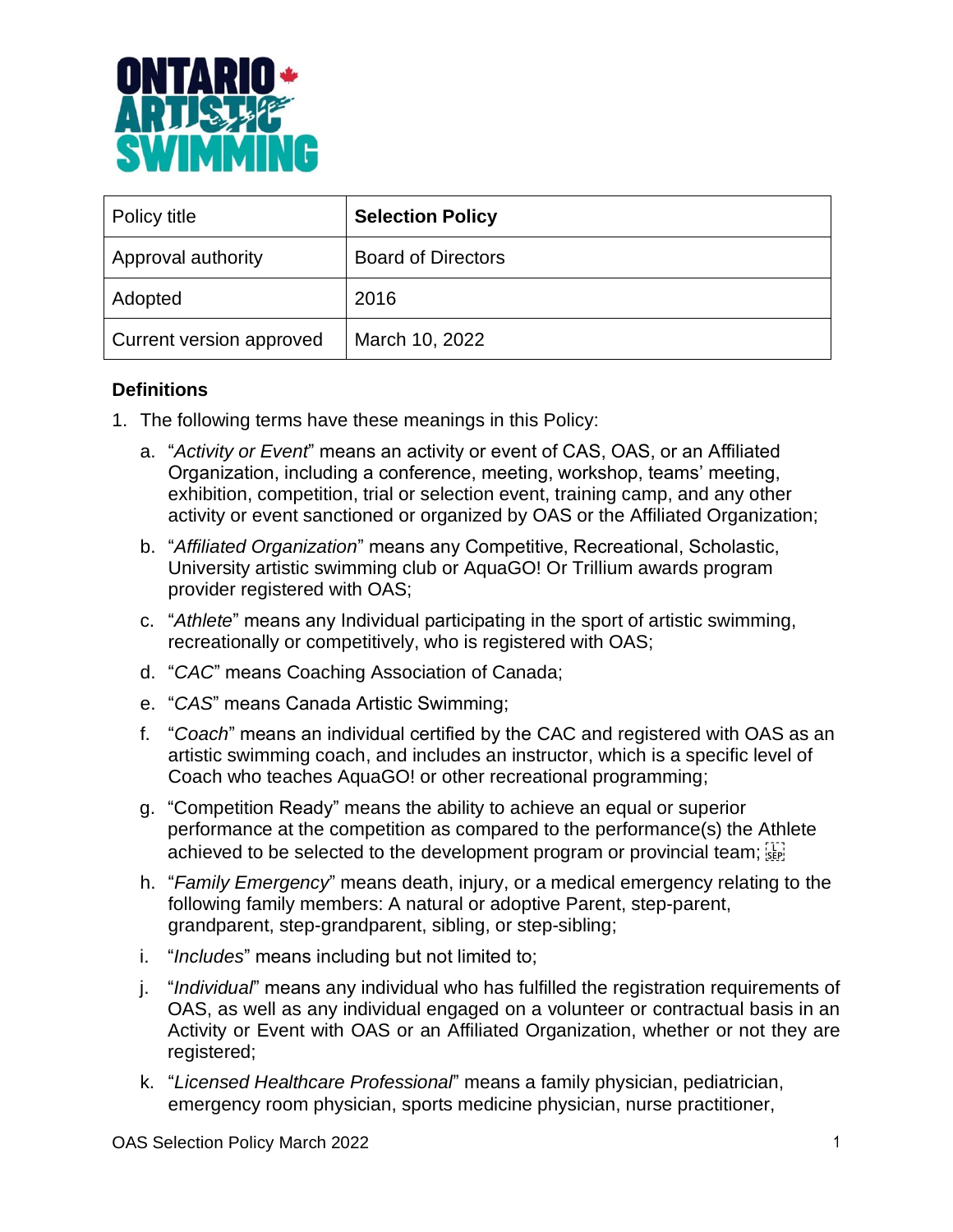

physical therapist, athletic therapist, or other healthcare professional who is licensed to provide athletic injury related healthcare services that fall within their licensed scope of practice;

- l. "*Member*" means any recreational, competitive, University synchronized swimming club, or Trillium awards program provider registered with OAS;
- m. "*Minor*" means any person under 18 years of age;
- n. "*OAS*" means Ontario Artistic Swimming;
- o. "Organization" means OAS or an Affiliated Organization, as the case may be;
- p. "*Parent*" means a natural or adoptive parent or guardian of an Athlete or other Individual registered with OAS; and
- q. "*Registrant*" means any Affiliated Organization or Individual that has fulfilled the requirements of registration in the CAS and OAS By-laws or Policies and has paid any associated registration fees to CAS and OAS.

#### **Purpose**

2. To be selected to represent OAS is an honour that few Athletes achieve each season. The purpose of this Policy is to ensure a transparent selection process by providing specific criteria that will be used by OAS to identify and select Athletes for development programs including provincial teams.

### **Application**

3. This policy applies to all Individuals and Organizations including OAS, Affiliated Organizations, and Registrants.

### **Athlete Eligibility**

- 4. To be eligible for selection, the Athlete must meet all of the following criteria:
	- a. Be registered and in good standing with OAS;
	- b. Agree to adhere to OAS policies and rules;
	- c. For athletes 13 and over, have completed the CAC Safe Sport training;
	- d. Not have any outstanding fees or fines payable to CAS or OAS;
	- e. Pay any required fees;
	- f. Be an Ontario resident as of September 1 of the year in which the Activity or Event is held. Residency requirements may vary for specific events such as the Canada Winter Games;
	- g. Complete all parts of the selection process as required; and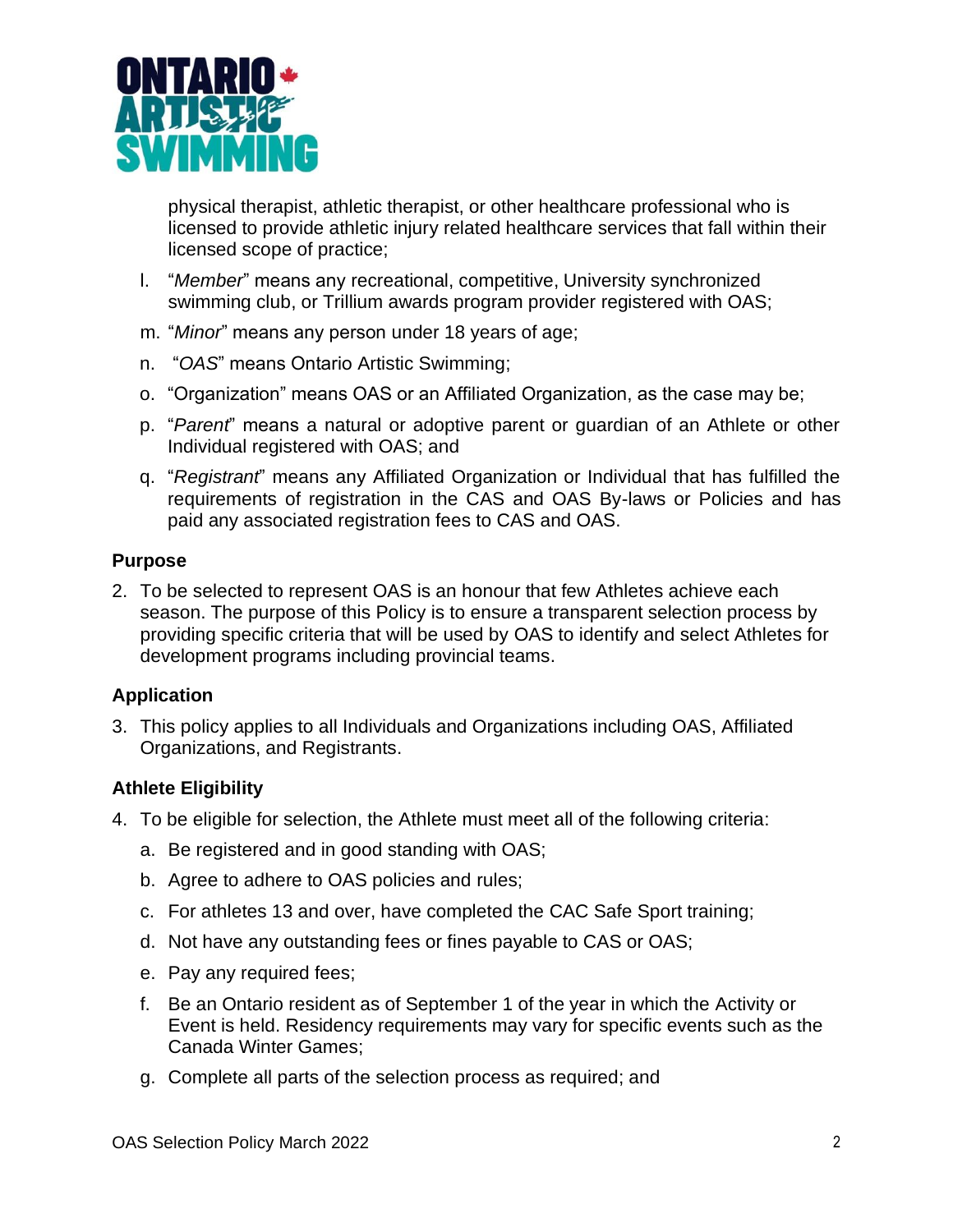

- h. At the time of the final phase of Athlete selection, be able to participate fully in all artistic swimming activity including trials, training, demonstrations, travel, and competitions.
- 5. Once selected, the Athletes will be expected to meet the physical standards expected by OAS.

## **Age Groups**

6. The age group in which an Athlete competes is their age as of December 31 of the year in which the artistic swimming Activity or Event is held.

### **Selection Process**

- 7. Artistic swimming is not a timed or measured event but is a judged sport. Accordingly, performance and success in the sport and selection to OAS Athlete development programs including provincial teams requires evaluation of Athletes using both objective and subjective factors. OAS will develop a multi-phase selection process appropriate to the age group and activity or event, which will be communicated to Organizations in a timely manner to ensure that the selection process is transparent, fair, and equitable for all candidates.
- 8. Any ambiguity or possible conflict between the selection process, this *Selection Policy* and other CAS or OAS policies will be resolved by the OAS Executive Director in collaboration with the Provincial Jury of Appeal. The final decision on interpretation rests with the Provincial Jury of Appeal.
- 9. OAS may, at any time, disqualify an Athlete from being considered for selection to athlete development programs including provincial teams based on current or past behaviour of the Athlete that violates the CAS *Conduct Policy*.

# **Authority for Selection**

- 10.OAS shall appoint member(s) to be responsible for managing the selection of Athletes to development programs including provincial teams. The member(s) shall be known as a Selection Committee and are responsible for managing the selection process and liaising with selected Athletes.
- 11.In making selection decisions, the Selection Committee will have a high degree of discretion and flexibility. It is understood that in selecting the best possible provincial team, the best individual Athletes may not be selected.
- 12. The Selection Committee must be free from actual and perceived conflict of interest as described in the CAS *Conflict of Interest Policy* and, where conflict of interest may exist, Committee members must identify the conflict and excuse themselves from selection decisions where there is a conflict. Parents of Athletes, or other Individuals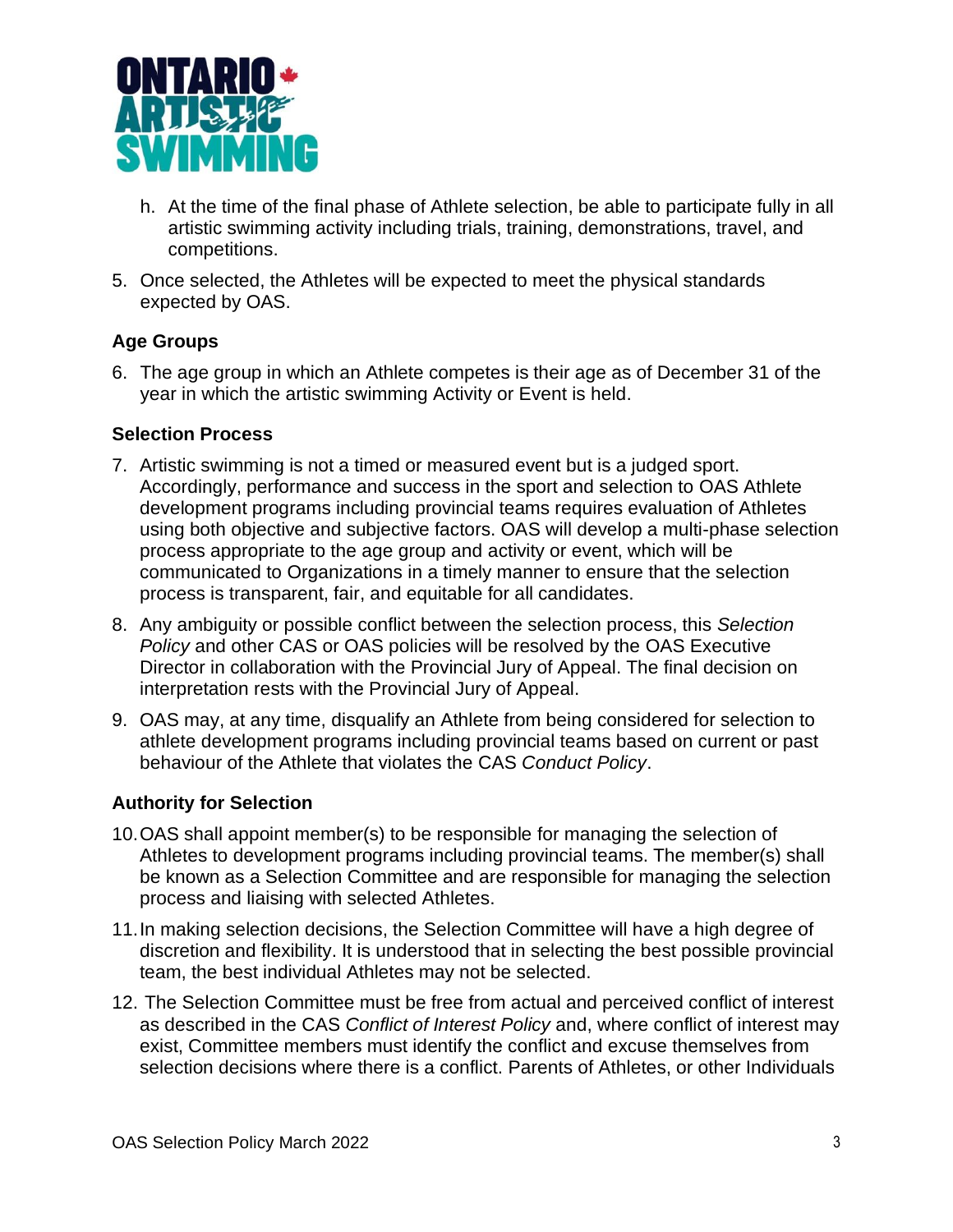

deemed by OAS to have special interest in the selection process, are not permitted to be members of the Selection Committee.

13.The Selection Committee will record their feedback during all phases of the selection process and will meet to discuss the Athlete selection. Minutes will be taken to ensure that all information discussed is documented. These minutes will be confidential to the Selection Committee.

## **Byes**

14.The Selection Committee will review Bye requests and make recommendations for the granting of Byes to the Provincial Jury of Appeal. Final authority for granting of Byes rests with the Provincial Jury of Appeal. The Bye process as described in the OAS Rulebook must be followed including completion of the OAS Bye Request Form, which is available on the OAS website.

### **Medical Bye**

a. Where an Athlete is unable to participate in or complete any part of the selection process due to an injury or illness, the Selection Committee has the authority to recommend that an Athlete be given a Bye to be added to the selection process at a later phase. Final authority for granting of Byes rests with the Provincial Jury of Appeal. The Bye process as described in the OAS Rulebook must be followed, including completion of the OAS Bye Request Form and submission of a note from a Licensed Healthcare Professional stating that the Athlete is unable to participate for a medical reason.

### **Family Emergency Bye**

b. Where an Athlete is unable to participate in or complete any part of the selection process due to a Family Emergency, the Selection Committee has the authority to recommend that an Athlete be given a Bye to be added to the selection process at a later phase. Final authority for granting of Byes rests with the Provincial Jury of Appeal. The Bye process as described in the OAS Rulebook must be followed, including completion of the OAS Bye Request Form.

### **Dismissal**

- 15.The Selection Committee may remove an Athlete from any stage of the Athlete selection process where the Athlete:
	- a. Is not Competition Ready or fails to meet performance expectations or train towards or meet the physical standards expected by OAS;
	- b. Is no longer eligible for participation;
	- c. Fails to remain a member in good standing with OAS;